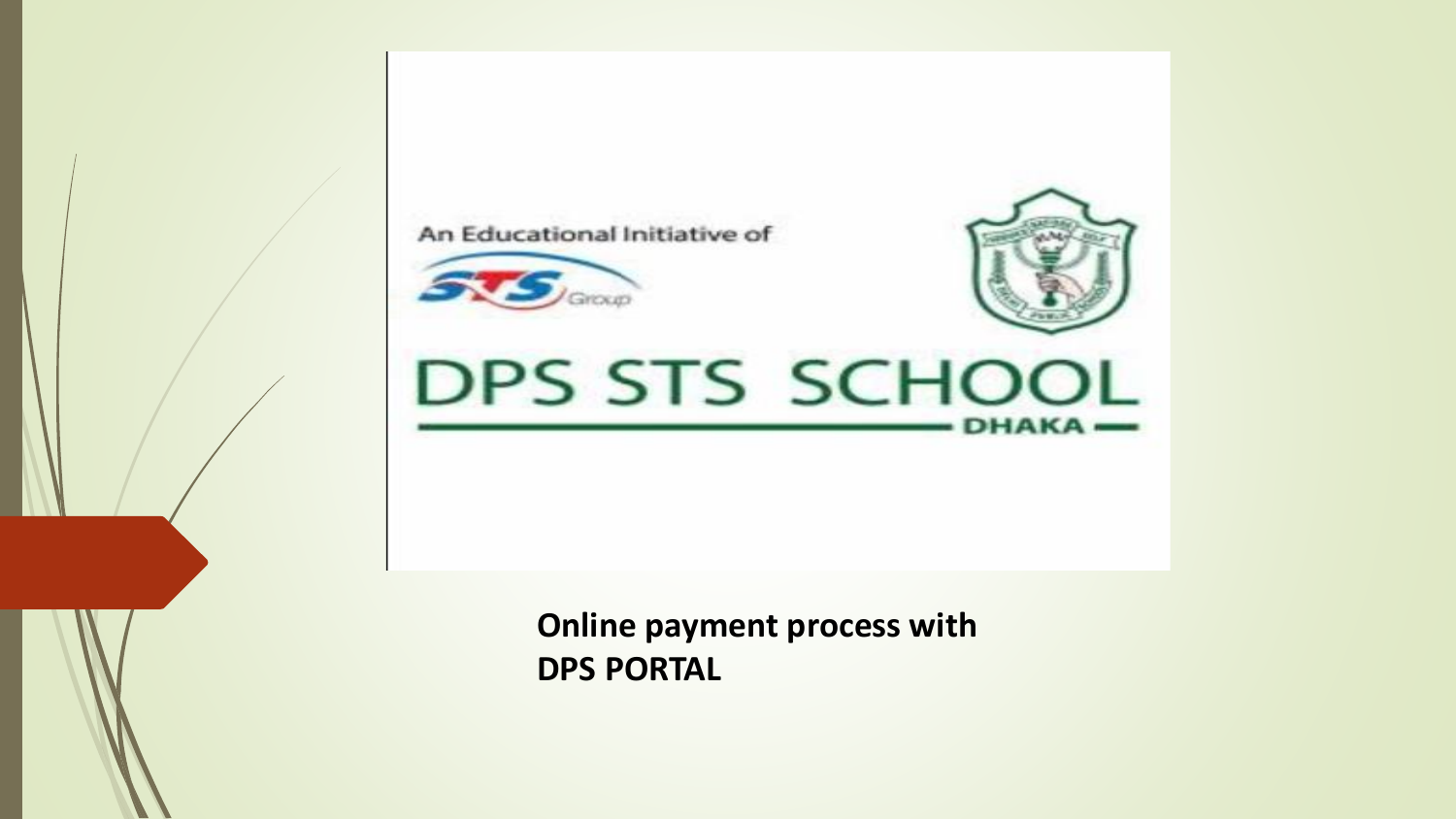## **Portal link: https://portal.dpsstsdhaka.org (Use any web browser: Google Chrome or Firefox) The following page will appear and click ''SIGN IN" tab then type User Name & Password User Name: [GRN/ ID No.] [Password] After login, you will be able to access the DPS Portal**

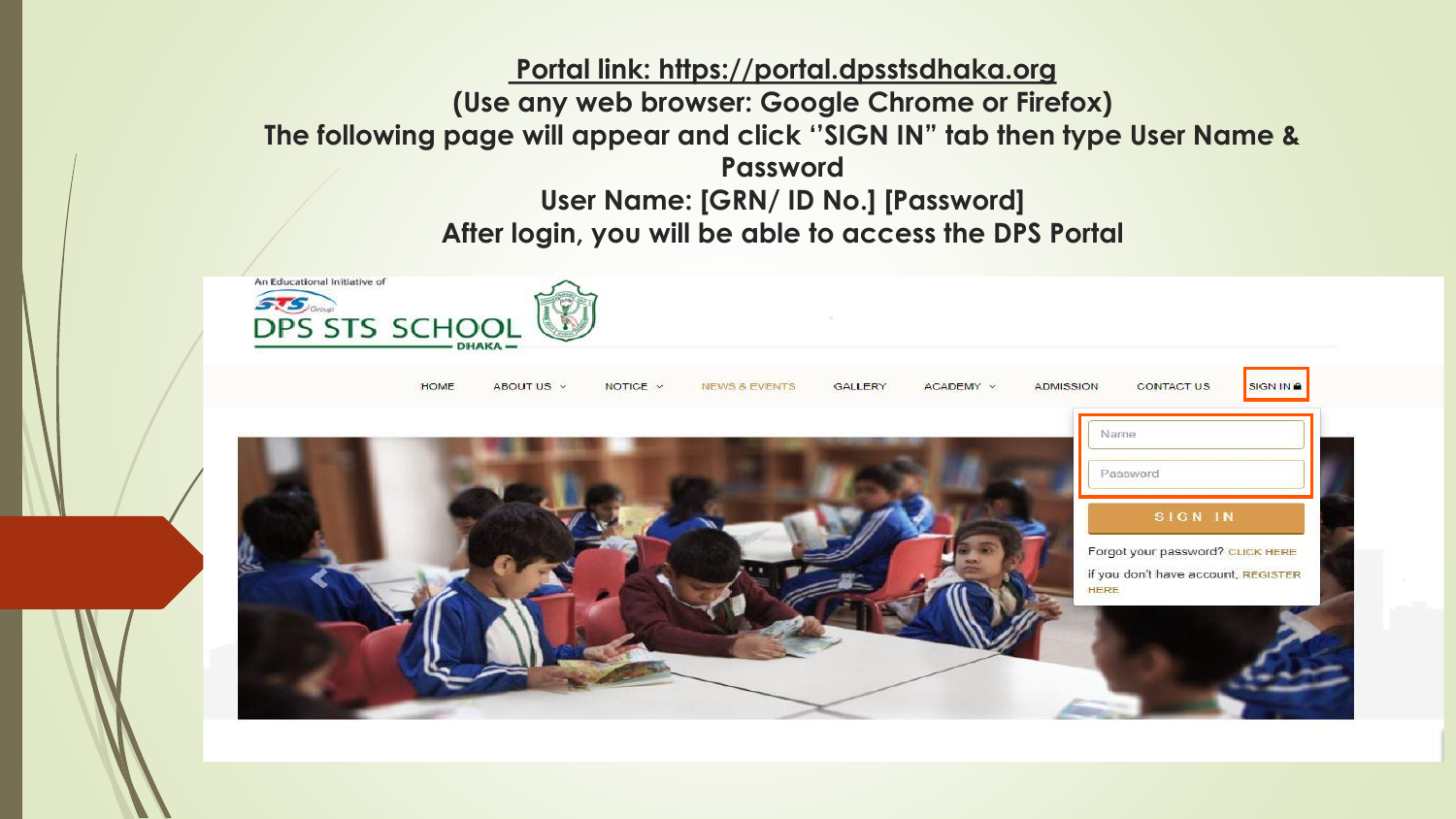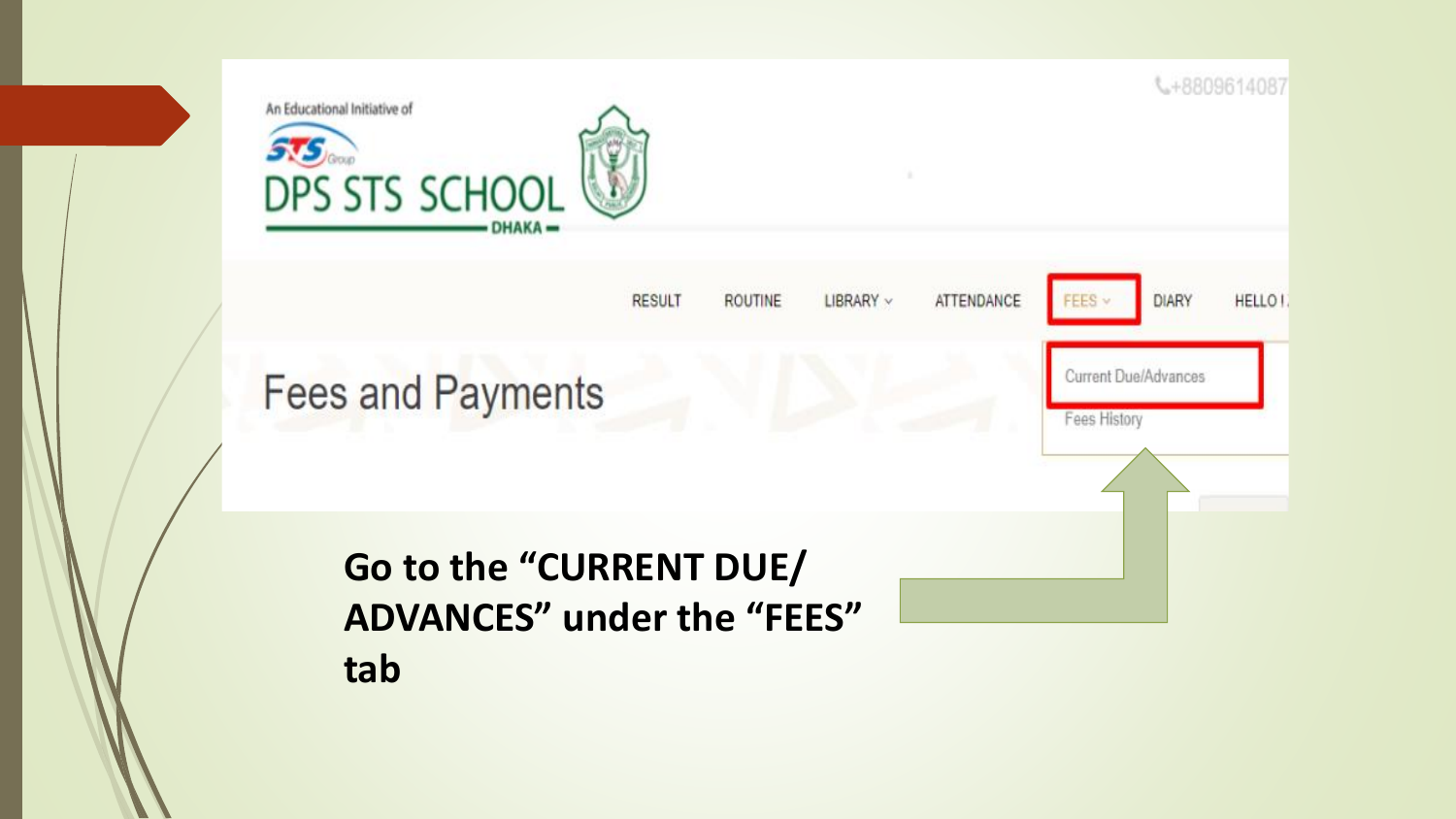## **Fees and Payments**

#### Outstandings

| Period                          | <b>Fee Head</b> | Amount (BDT) | Due Date    |
|---------------------------------|-----------------|--------------|-------------|
| Installment-3, SESSION 2020-21  | Academic Fee    | 1.00         | 20 Sep 2020 |
| Installment-4, SESSION 2020-21  | Academic Fee    | 17801.00     | 20 Oct 2020 |
| Installment-5, SESSION 2020-21  | Academic Fee    | 17801.00     | 20 Nov 2020 |
| Installment-6, SESSION 2020-21  | Academic Fee    | 17801.00     | 20 Dec 2020 |
| Installment-7, SESSION 2020-21  | Academic Fee    | 17801.00     | 20 Jan 2021 |
| Installment-8, SESSION 2020-21  | Academic Fee    | 17801.00     | 20 Feb 2021 |
| Installment-9, SESSION 2020-21  | Academic Fee    | 17801.00     | 20 Mar 2021 |
| Installment-10, SESSION 2020-21 | Academic Fee    | 17801.00     | 20 Apr 2021 |
|                                 | Total           | 124608.00    |             |

Late fine Tk.1,000/= will be levied ( to be paid along with fee) if paid after the due date as per Fee Schedule

Up-Coming Fees

**From the section below click on "CLICK TO PAY NOW"**

NOTICE **NEWS & EVENT** 

**CLICK TO PAY NOW** 

**CONSA CONSTRUCTION** 

More Notice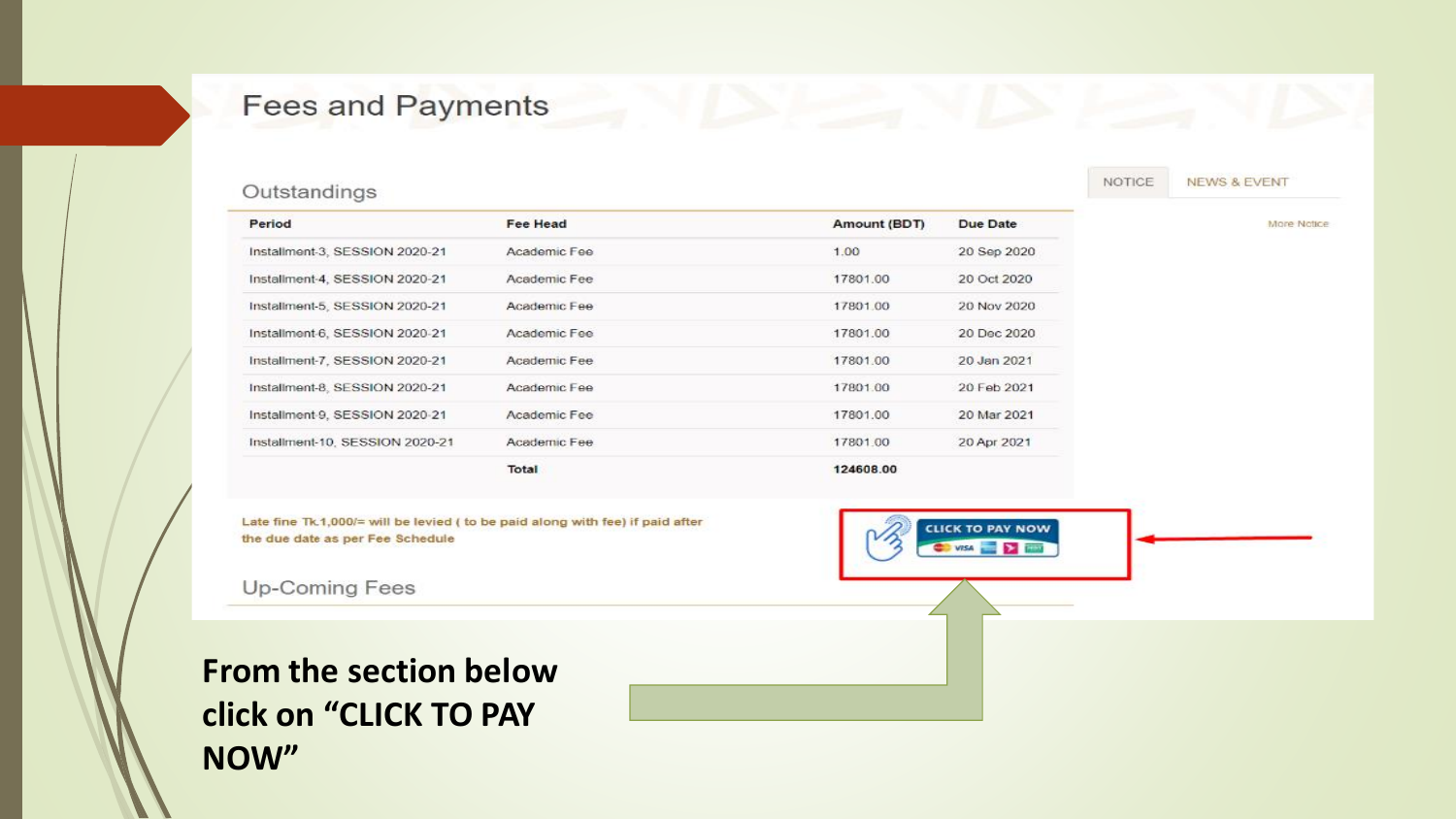# **You will be asked to select your payment method Bkash/ROCKET/VISA/MASTERCARD**

124608

Select Payment Gateway DEEL NEXUS Card No bank charges. Powered by DOOL DBBL NEXUS к DBBL NEXUS VISA Card No bank charges. Powered by  $\circ$ **DODL NEXUS** DISSIL. **VISA** DBBL NEXUS MASTER Œ Card  $\circ$ **DEBL NEXUS** No bank charges. Powered by mastercard **Listal** Any Bank VISA Card<br>No hards charges. Powered by<br>USBL  $\circ$ selection of the basic charges. Personal by DSSL.  $\begin{picture}(180,10) \put(0,0){\line(1,0){10}} \put(10,0){\line(1,0){10}} \put(10,0){\line(1,0){10}} \put(10,0){\line(1,0){10}} \put(10,0){\line(1,0){10}} \put(10,0){\line(1,0){10}} \put(10,0){\line(1,0){10}} \put(10,0){\line(1,0){10}} \put(10,0){\line(1,0){10}} \put(10,0){\line(1,0){10}} \put(10,0){\line(1,0){10}} \put(10,0){\line($ No bank charges. Powered by bKash **Stands** 

**TOtal Amount** 

 $\mathcal{L}$ 

**Select Payer Information and "CONFIRM"**

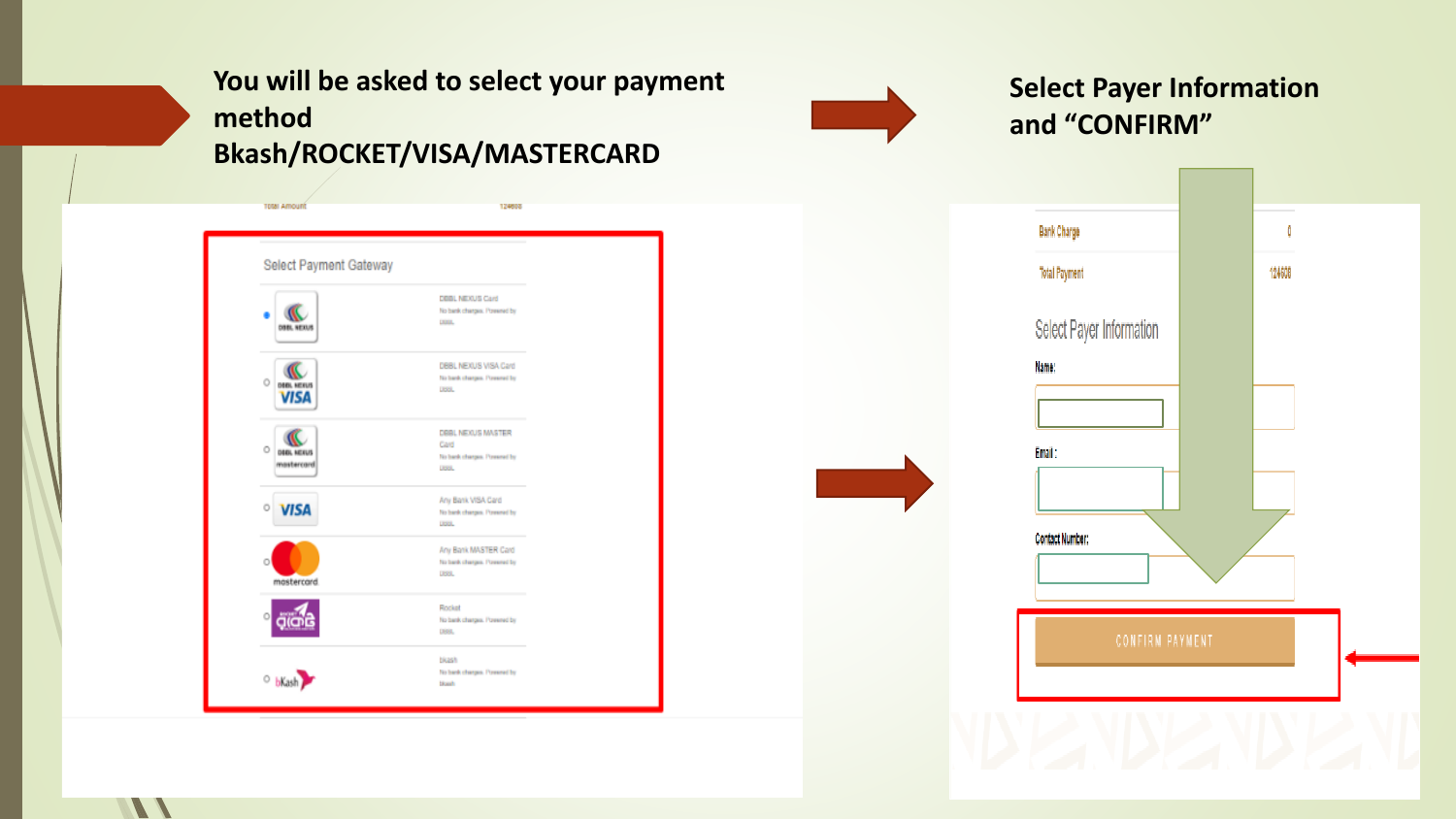**Payments with bank account will redirect you to the DBBL gateway and you will be asked to put your card information.**

## **DBBL NEXUS GATEWAY**

| <b>Card Information</b><br>Card Holder Name                                                                                        |                       |
|------------------------------------------------------------------------------------------------------------------------------------|-----------------------|
| Card Type MasterCard                                                                                                               | <b>Click "SUBMIT"</b> |
| Card Number                                                                                                                        | with the proper       |
| Expiry Date(MM/YY)<br>$21 \vee$<br>$01 \vee$                                                                                       | information           |
| CVV/CVV2                                                                                                                           |                       |
| Amount 124608.00                                                                                                                   |                       |
| Currency BDT                                                                                                                       |                       |
| Description 5NUR-0016-19                                                                                                           |                       |
| Ш<br><b>BACK</b><br><b>SUBMIT</b><br>RESET                                                                                         |                       |
| digicert<br><b>MasterCard.</b><br>ERIFIED<br><b>EV SECURE</b><br>SecureCode.<br>by VISA<br><b>Click to Verify</b><br><b>EV SSL</b> |                       |
| DBBL E-COMM With DPS STS School Junior<br>ecom.dutchbanglabank.com                                                                 |                       |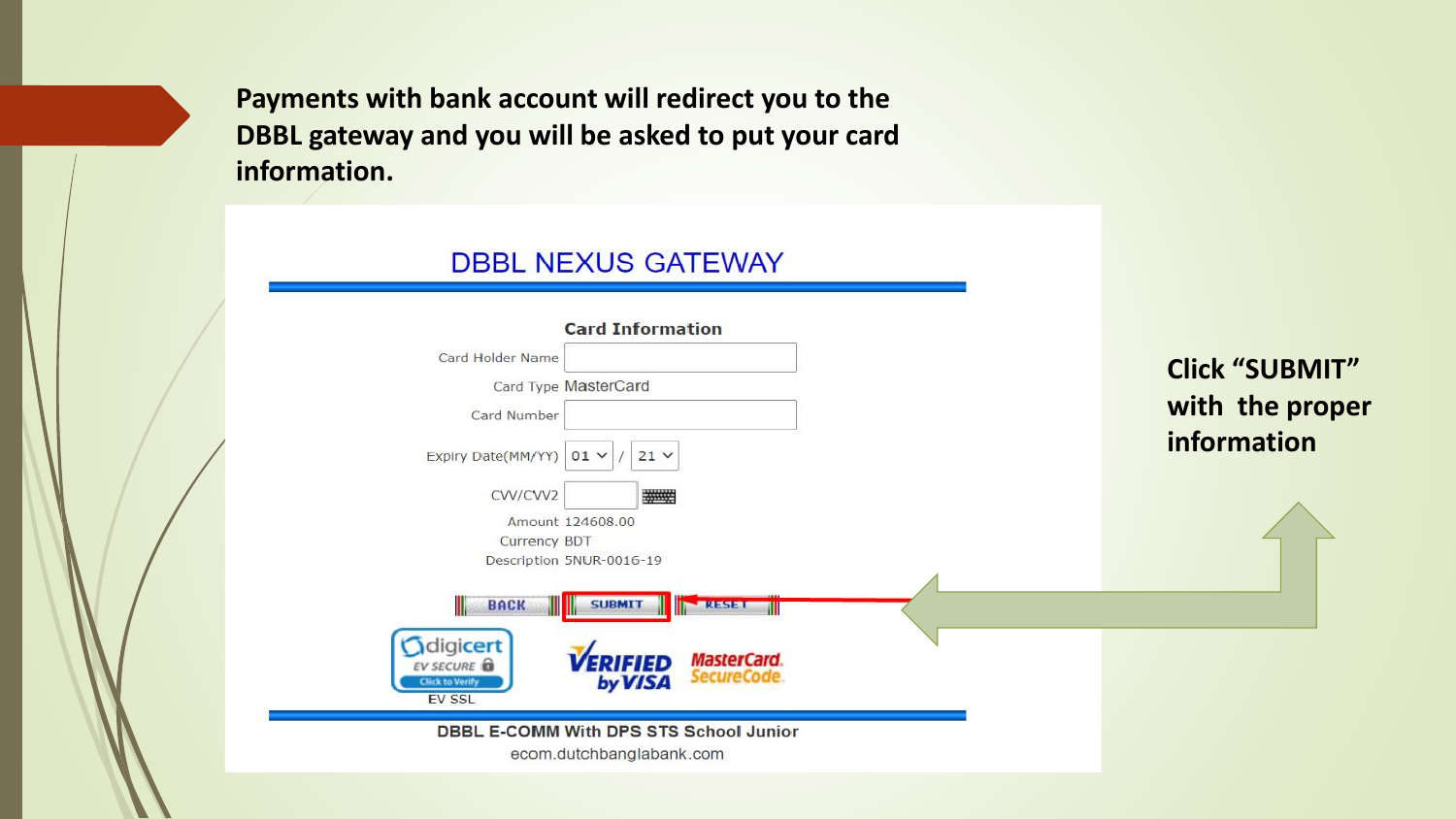# **If you are already maintaining an account with SCB, please go through the following steps:**

- **Pay directly from Standard Charterer's online banking Portal,**
- **Go to Standard Charterer's online banking portal,**
- **Add a beneficiary for SC Transfers, including Beneficiary Account Number: Virtual Account Number of your ward is xxxxxxxxxxxxxx , Beneficiary Account Name: STS CAPITAL LIMITED-DPSSTS SCHOOL DHAKA JUNIOR SECTION (for Junior Section) and / or STS CAPITAL LIMITED-DPSSTS SCHOOL DHAKA SENIOR SECTION (for Senior Section),**
- **Go to SC Transfer, select the beneficiary and make the payment, Provided below STS bank account details maintained with SCB for your convenience:**

**Junior Section: (Play Group to GD-4) Bank Account No: Ward's Virtual Number Bank Account Name: STS CAPITAL LIMITED-DPSSTS** 

**SCHOOL DHAKA JUNIOR SECTION Name of Bank: Standard Chartered Bank Branch: Gulshan Main Branch Code (Routing Number): 215271787 Branch Address: 67 Gulshan Avenue, Gulshan, Dhaka-1212, Bangladesh** 

**Senior Section: (Gd-5 to GD-12) Bank Account No: Ward's Virtual Number Bank Account Name: STS CAPITAL LIMITED-DPSSTS SCHOOL DHAKA SENIOR SECTION Name of Bank: Standard Chartered Bank Branch: Gulshan Main Branch Code (Routing Number): 215271787 Branch Address: 67 Gulshan Avenue, Gulshan, Dhaka-1212, Bangladesh**